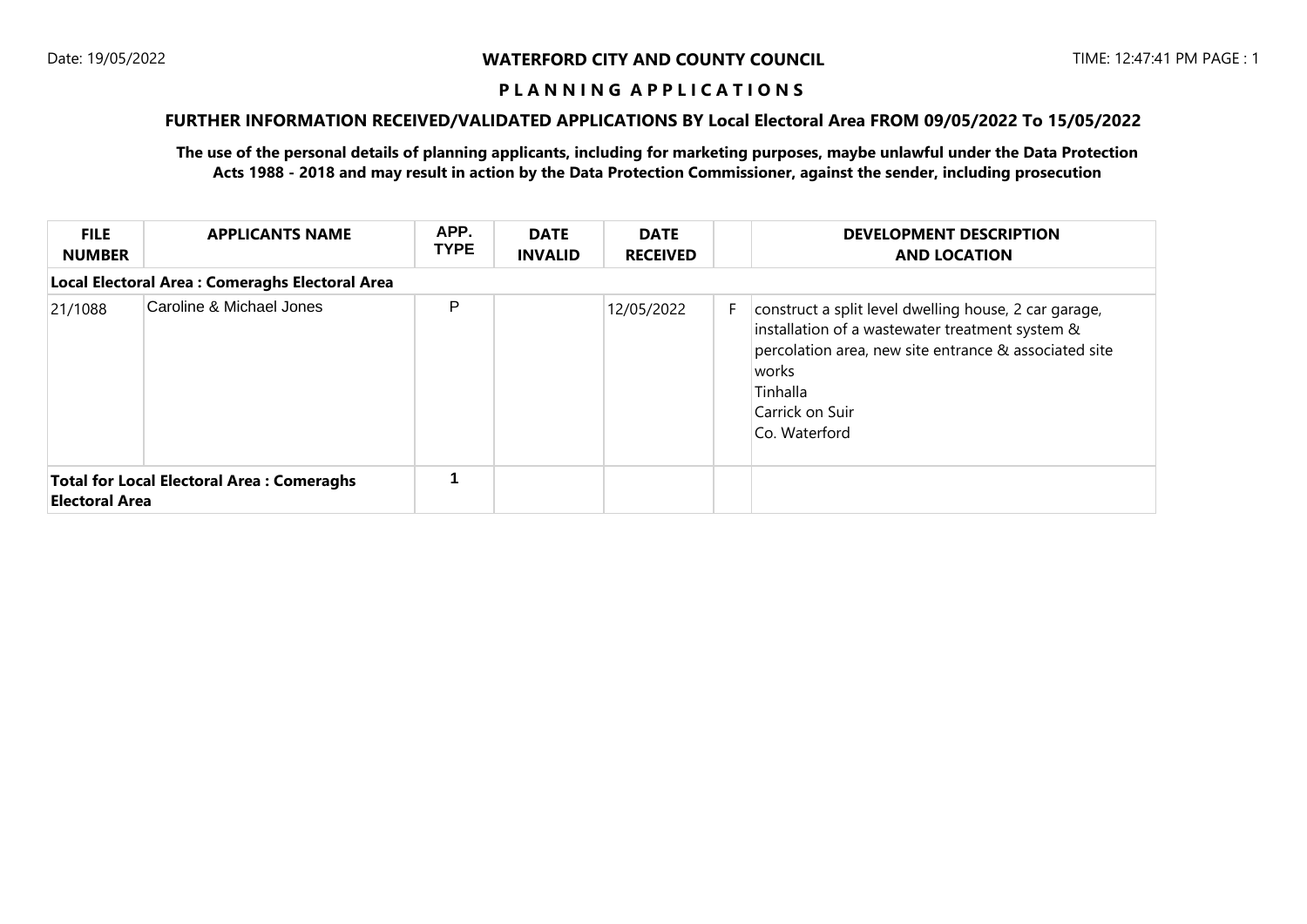# **FURTHER INFORMATION RECEIVED/VALIDATED APPLICATIONS BY Local Electoral Area FROM 09/05/2022 To 15/05/2022**

| <b>FILE</b><br><b>NUMBER</b>                             | <b>APPLICANTS NAME</b>  | APP.<br><b>TYPE</b> | <b>DATE</b><br><b>INVALID</b> | <b>DATE</b><br><b>RECEIVED</b> |   | <b>DEVELOPMENT DESCRIPTION</b><br><b>AND LOCATION</b>                                                                                                                                                                                                                                                                                                                                                                                                                                                                                                                                                                                                                                                                                                                                                                                                                                                                                                                                                             |  |  |  |
|----------------------------------------------------------|-------------------------|---------------------|-------------------------------|--------------------------------|---|-------------------------------------------------------------------------------------------------------------------------------------------------------------------------------------------------------------------------------------------------------------------------------------------------------------------------------------------------------------------------------------------------------------------------------------------------------------------------------------------------------------------------------------------------------------------------------------------------------------------------------------------------------------------------------------------------------------------------------------------------------------------------------------------------------------------------------------------------------------------------------------------------------------------------------------------------------------------------------------------------------------------|--|--|--|
| Local Electoral Area : Dungarvan- Lismore Electoral Area |                         |                     |                               |                                |   |                                                                                                                                                                                                                                                                                                                                                                                                                                                                                                                                                                                                                                                                                                                                                                                                                                                                                                                                                                                                                   |  |  |  |
| 21/629                                                   | Alan Barry              | $\mathsf{R}$        |                               | 13/05/2022                     | F | Farm Machinery store/workshop and a calf house and<br>associated site works<br>Knockcorragh<br><b>Ballyduff Upper</b><br>Co. Waterford                                                                                                                                                                                                                                                                                                                                                                                                                                                                                                                                                                                                                                                                                                                                                                                                                                                                            |  |  |  |
| 21/918                                                   | Radley Engineering Ltd. | $\mathsf{R}$        |                               | 11/05/2022                     | F | Permission for the RETENTION of existing car parking<br>(max 40 spaces) in use as an overspill parking area by<br>Radley Engineering staff and a pedestrian access gateway<br>onto the L7001 from the factory site to same. PLANNING<br>PERMISSION is also sought for 1. A 67 no. space<br>permanent car park (to replace that for which retention is<br>sought), a pedestrian crossing to public roadway the<br>L7001, revisions to existing entrance to serve the car park<br>and associated site works; 2. A new wastewater treatment<br>system to replace the existing septic tank system serving<br>the factory site; 3. Modifications to existing western<br>boundary to south of proposed pedestrian crossing to<br>facilitate sightlines and 4. Change of use of an existing<br>residential dwelling house to office accommodation<br>together with the installation of an additional external<br>pedestrian door to the northern elevation of said building<br>Killadangan<br>Dungarvan<br>Co. Waterford |  |  |  |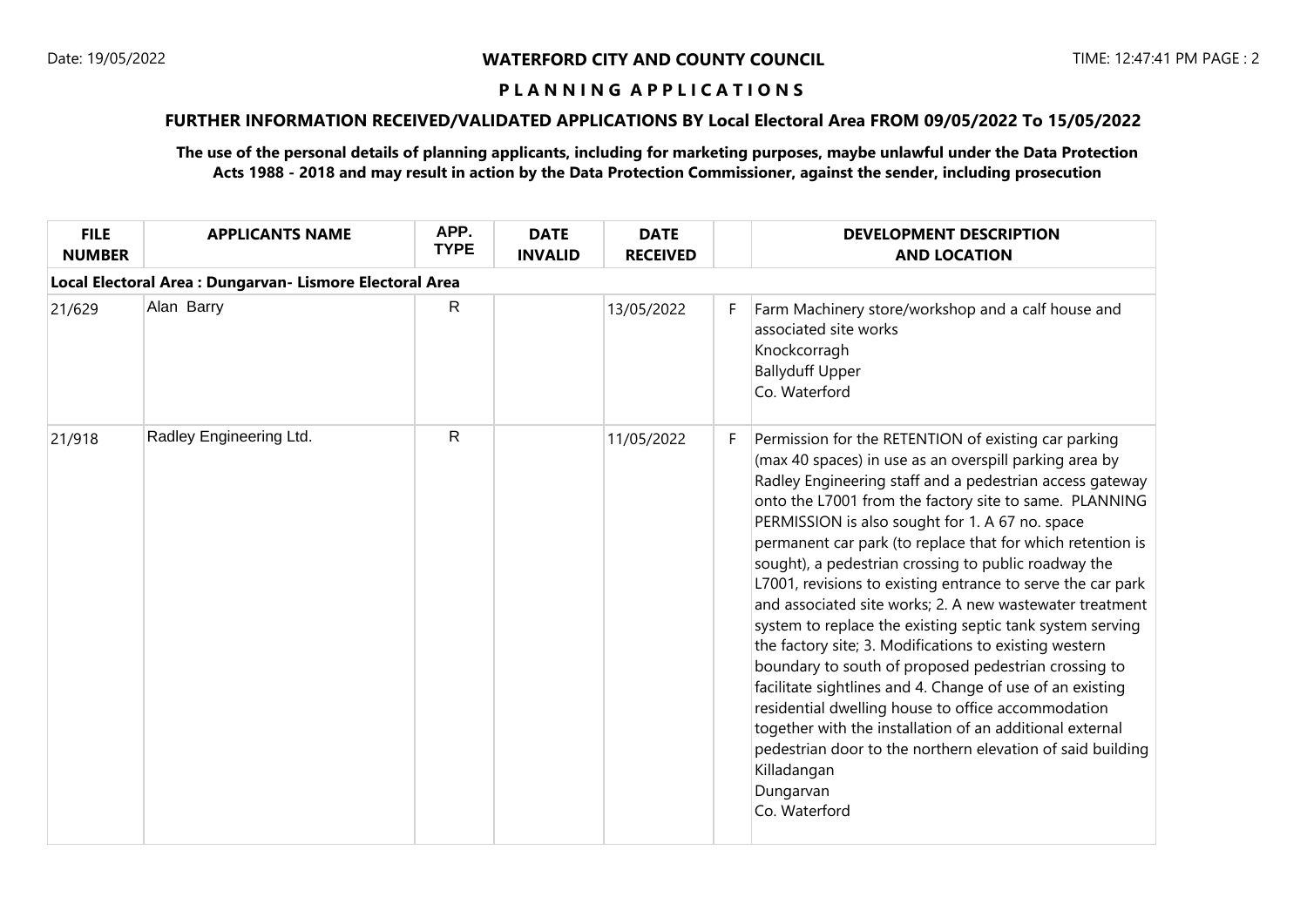# **FURTHER INFORMATION RECEIVED/VALIDATED APPLICATIONS BY Local Electoral Area FROM 09/05/2022 To 15/05/2022**

| <b>FILE</b><br><b>NUMBER</b>                                                | <b>APPLICANTS NAME</b> | APP.<br><b>TYPE</b> | <b>DATE</b><br><b>INVALID</b> | <b>DATE</b><br><b>RECEIVED</b> | <b>DEVELOPMENT DESCRIPTION</b><br><b>AND LOCATION</b>                                                                                                                                                                                                                                                                                                                                                     |
|-----------------------------------------------------------------------------|------------------------|---------------------|-------------------------------|--------------------------------|-----------------------------------------------------------------------------------------------------------------------------------------------------------------------------------------------------------------------------------------------------------------------------------------------------------------------------------------------------------------------------------------------------------|
| 21/944                                                                      | <b>GL Ireland ICAV</b> | R                   |                               | 12/05/2022                     | retention for the amalgamation of Units 7 and 8A to one<br>larger unit 7/8A and planning permission for the<br>proposed change of use of this amalgamated unit from<br>retail use to café/restaurant use, associated mall seating<br>area and signage and all associated works necessary to<br>facilitate this development<br>Unit 7/8A Dungarvan Shopping Centre<br>Shandon<br>Dungarvan<br>Co Waterford |
| <b>Total for Local Electoral Area: Dungarvan-</b><br>Lismore Electoral Area |                        | 3                   |                               |                                |                                                                                                                                                                                                                                                                                                                                                                                                           |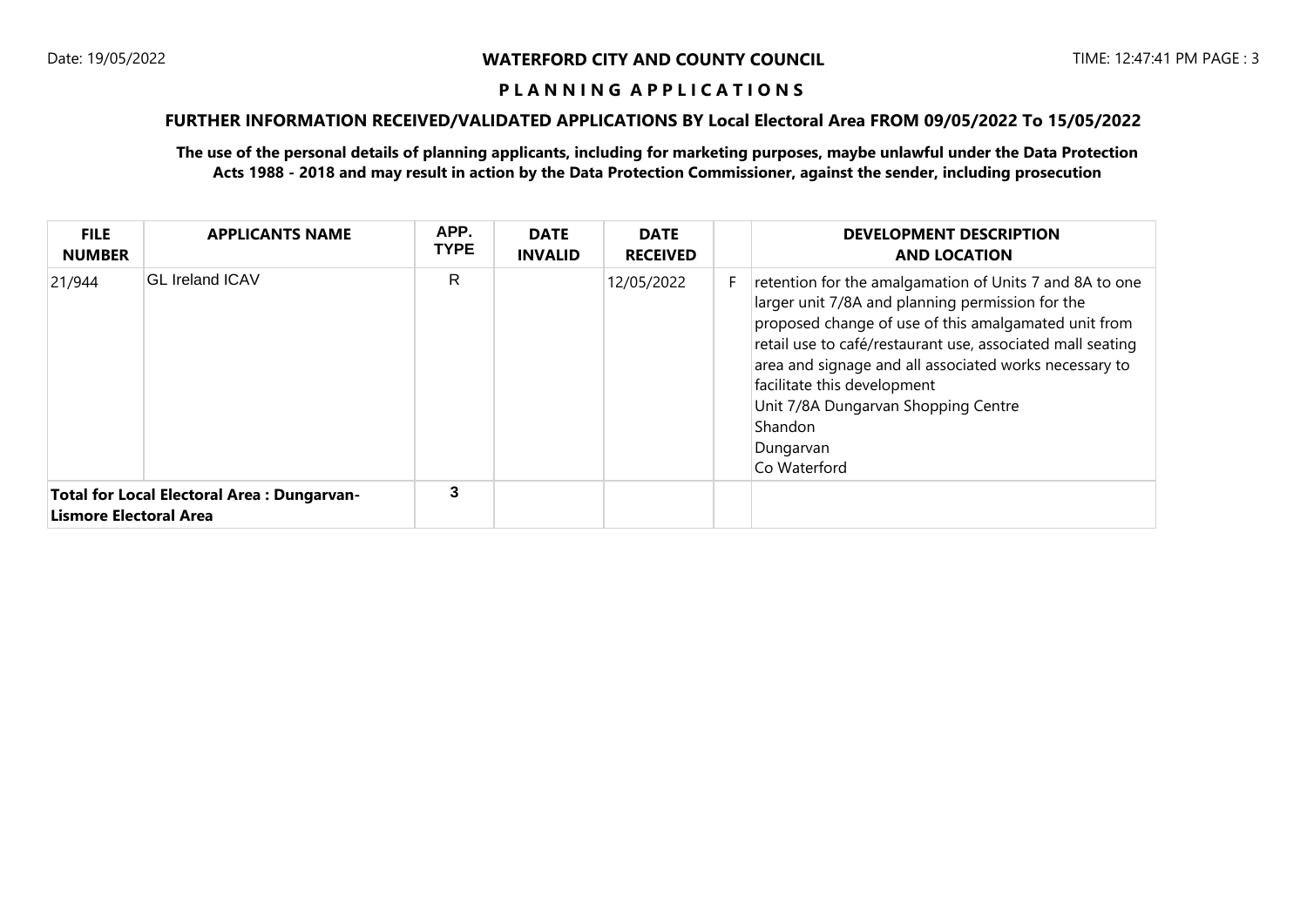# **FURTHER INFORMATION RECEIVED/VALIDATED APPLICATIONS BY Local Electoral Area FROM 09/05/2022 To 15/05/2022**

| Local Electoral Area : Metropolitan Electoral Area<br>P<br>Thomas Duggan<br>12/05/2022<br>21/575<br>F.<br>213) to provide a 4 bed dwelling, including, a) re-<br>Mechanical and electrical services installation. 3. | <b>FILE</b><br><b>NUMBER</b> | <b>APPLICANTS NAME</b> | APP.<br><b>TYPE</b> | <b>DATE</b><br><b>INVALID</b> | <b>DATE</b><br><b>RECEIVED</b> | <b>DEVELOPMENT DESCRIPTION</b><br><b>AND LOCATION</b>                                                                                                                                                                                                                                                                                                                                                                                                                                                                                                                                                                                                                                                                                                                                                                                                                                                                                                                                                                                                                                                                                                                                                                                          |
|----------------------------------------------------------------------------------------------------------------------------------------------------------------------------------------------------------------------|------------------------------|------------------------|---------------------|-------------------------------|--------------------------------|------------------------------------------------------------------------------------------------------------------------------------------------------------------------------------------------------------------------------------------------------------------------------------------------------------------------------------------------------------------------------------------------------------------------------------------------------------------------------------------------------------------------------------------------------------------------------------------------------------------------------------------------------------------------------------------------------------------------------------------------------------------------------------------------------------------------------------------------------------------------------------------------------------------------------------------------------------------------------------------------------------------------------------------------------------------------------------------------------------------------------------------------------------------------------------------------------------------------------------------------|
|                                                                                                                                                                                                                      |                              |                        |                     |                               |                                |                                                                                                                                                                                                                                                                                                                                                                                                                                                                                                                                                                                                                                                                                                                                                                                                                                                                                                                                                                                                                                                                                                                                                                                                                                                |
| 19 Henrietta Street<br>Waterford                                                                                                                                                                                     |                              |                        |                     |                               |                                | the following works at 19 Henrietta Street, Waterford, Co.<br>Waterford, a Protected Structure (RPS ref. no. 213/NIAH<br>Ref no. 22504062); 1. Change of use of existing Protected<br>Structure (RPS 213) from commercial to residential. 2.<br>Alterations and repairs of the Protected Structure (RPS<br>instatement of former window openings and provision of<br>new rainwater goods on the rear elevation, removal and<br>replacement of existing windows to the front elevation, b)<br>alterations to existing roof including the provision of two<br>new dormer windows, removal of an existing rooflight<br>and installation of a new rooflight. C) Internal alterations<br>including the removal of ground floor lobby flooring,<br>ceilings, partitions, and ramp and first floor staircase, and<br>construction of new walls, partition walls and ground and<br>floor staircase and removal of existing first floor stairs, d)<br>Demolition of the existing C20th single storey ancillary<br>spaces extension to the rear. 4. Construction of a new<br>part single storey/part two-storey building containing a<br>two bed and a one bed residential units to rear. 5. All<br>associated site boundary and site development works. |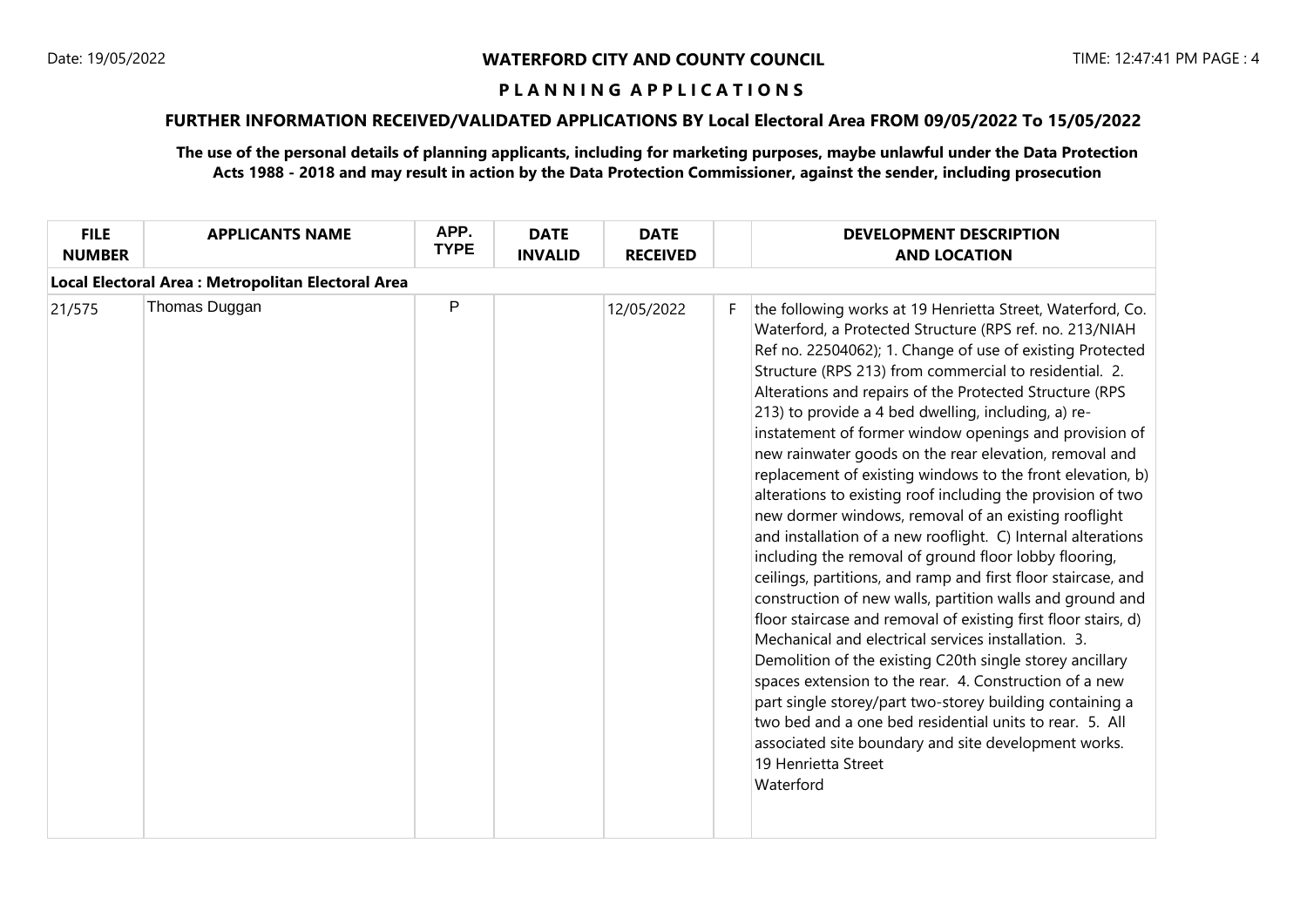# **FURTHER INFORMATION RECEIVED/VALIDATED APPLICATIONS BY Local Electoral Area FROM 09/05/2022 To 15/05/2022**

| <b>FILE</b><br><b>NUMBER</b> | <b>APPLICANTS NAME</b>     | APP.<br><b>TYPE</b> | <b>DATE</b><br><b>INVALID</b> | <b>DATE</b><br><b>RECEIVED</b> |    | <b>DEVELOPMENT DESCRIPTION</b><br><b>AND LOCATION</b>                                                                                                                                                                                                                                                                                                                                                                                           |
|------------------------------|----------------------------|---------------------|-------------------------------|--------------------------------|----|-------------------------------------------------------------------------------------------------------------------------------------------------------------------------------------------------------------------------------------------------------------------------------------------------------------------------------------------------------------------------------------------------------------------------------------------------|
| 21/1089                      | Liam Maher & Bernie Murphy | P                   |                               | 11/05/2022                     |    | the construction of a single storey extension to the side<br>and rear of the dwelling<br>No. 27 The Fairways<br><b>Ballycarnane Woods</b><br>Tramore<br>Co. Waterford                                                                                                                                                                                                                                                                           |
| 21/1173                      | Saroyster Ltd.             | P                   |                               | 10/05/2022                     |    | PERMISSION for development which will consist of the<br>demolition of the existing conservatory and construction<br>of a new single storey extension to include new restaurant<br>area, kitchen and ancillary services and a new wellness<br>centre. The development will also include a new waste<br>water treatment plant and percolation area and all<br>associated site works.<br>The Saratoga Bar<br>Dromina<br>Woodstown<br>Co. Waterford |
| 22/1                         | Eamon Cullinane            | P                   |                               | 10/05/2022                     | F. | construct an A-frame livestock shed containing straw<br>bedded area, feed passage, U/G slatted tanks and<br>associated site works<br>Fornaght<br><b>Dunmore East</b><br>Co. Waterford                                                                                                                                                                                                                                                           |